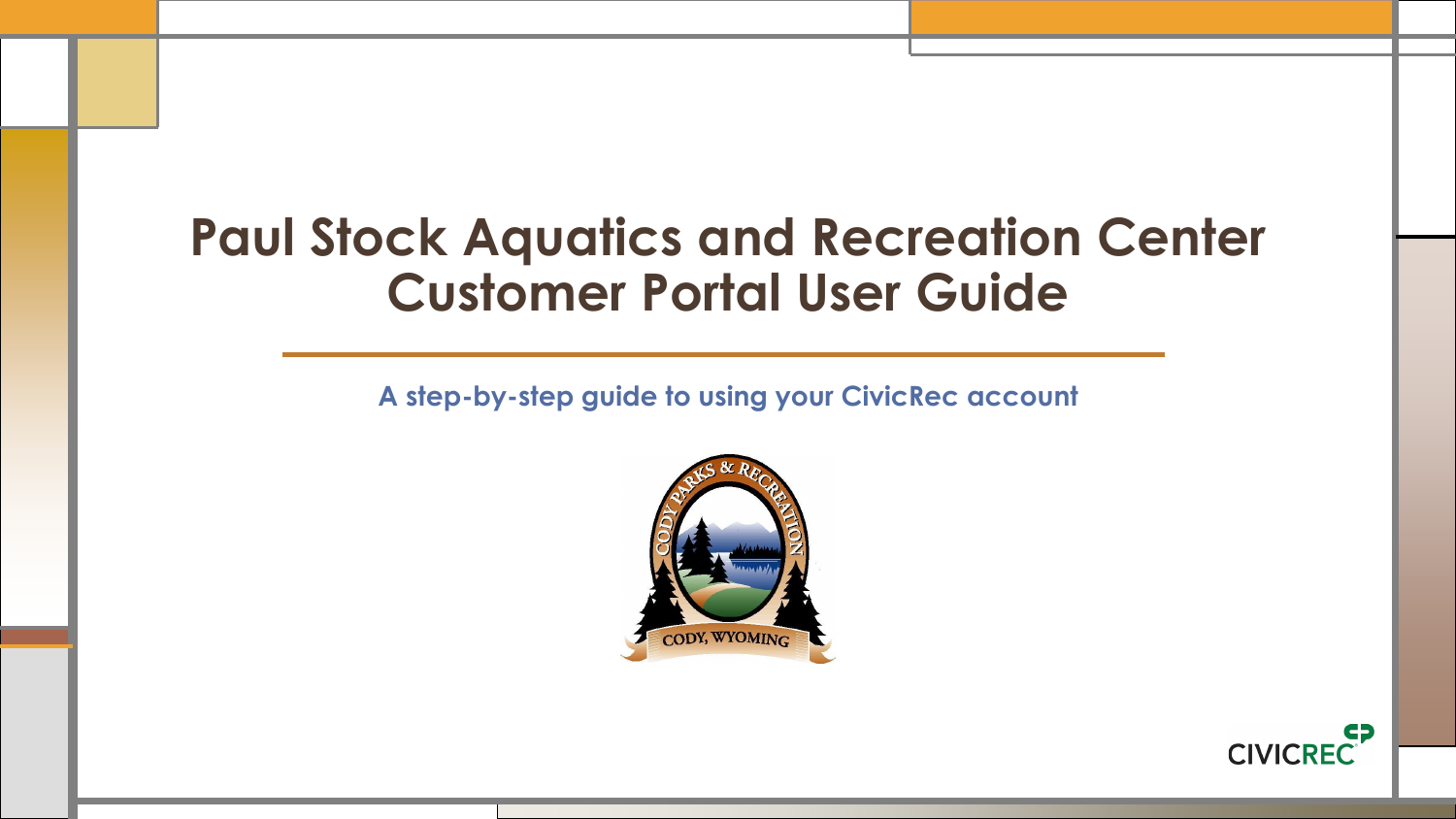Navigate to the City's website at [cityofcody-wy.gov](https://www.cityofcody-wy.gov/) and click the **Recreation Online** icon at the bottom of the page.

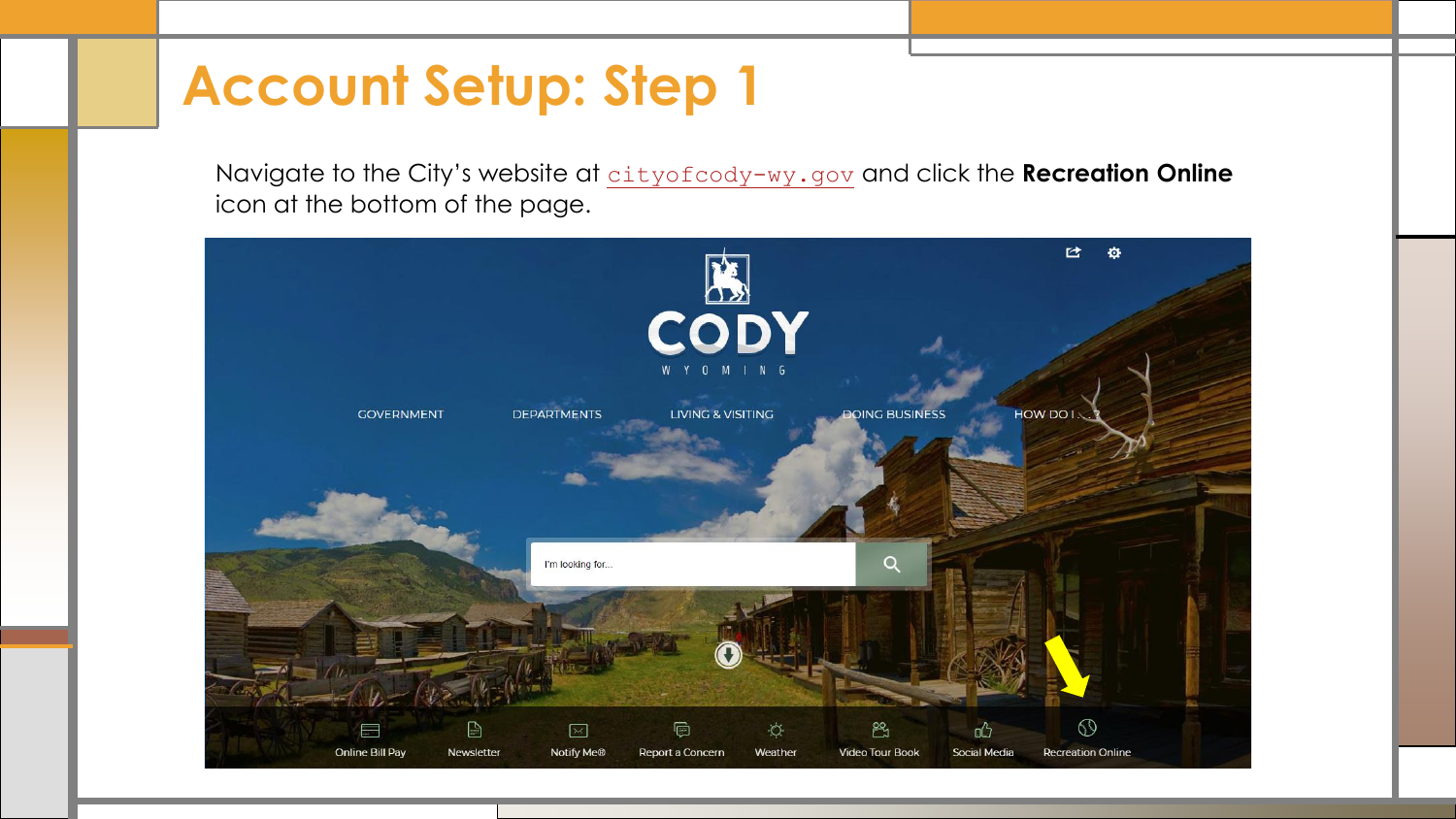Click the **Log In/Create Account** button at the top-left of the screen.

| $\Box$ Log In/Create Account $\sim$                                                                                                                     | $\blacksquare$ Catalog    |    |                         |                         |                       |           |                                                                             |                                         | <b>但 Policies</b>            | $\Theta$ Help   |
|---------------------------------------------------------------------------------------------------------------------------------------------------------|---------------------------|----|-------------------------|-------------------------|-----------------------|-----------|-----------------------------------------------------------------------------|-----------------------------------------|------------------------------|-----------------|
|                                                                                                                                                         |                           |    |                         |                         |                       |           |                                                                             |                                         | W                            | Cart<br>Empty   |
| <b>Clear All Filters</b>                                                                                                                                | Memberships               | 41 | <b>Adult Programs</b>   | $\left( 29\right)$      | Aquatics              | 52        | Swim Lessons                                                                | 37                                      | <b>CPR/First Aid Classes</b> | $\blacksquare$  |
| $Q$ Filter                                                                                                                                              | Classes                   | 25 | <b>Birthday Parties</b> | - 11                    | <b>Special Events</b> | $\bullet$ | <b>Park Rentals</b>                                                         | 16                                      | Cody Auditorium              |                 |
| Keyword or code<br>×                                                                                                                                    | <b>Rec Center Rentals</b> | 11 | <b>Adult Sports</b>     | $\overline{\mathbf{3}}$ | <b>Youth Sports</b>   | 19        |                                                                             |                                         |                              |                 |
|                                                                                                                                                         |                           |    |                         |                         |                       |           | If you have an existing username & password, use "Log In with Email" below. | Log In with Facebook                    |                              |                 |
| If you have a current membership and you have provided us<br>with your email, your login credentials have been emailed to<br>you. Click here to log in. |                           |    |                         |                         |                       |           | 8                                                                           | Log In with Google<br>Log In with Email |                              |                 |
| If you are not a current member or have not provided us<br>with an email address, you can create your account here.                                     |                           |    |                         |                         |                       |           |                                                                             |                                         | Create Your CODYWY Account   | Powered by REC1 |
|                                                                                                                                                         |                           |    |                         |                         |                       |           |                                                                             |                                         |                              | Powered by REC1 |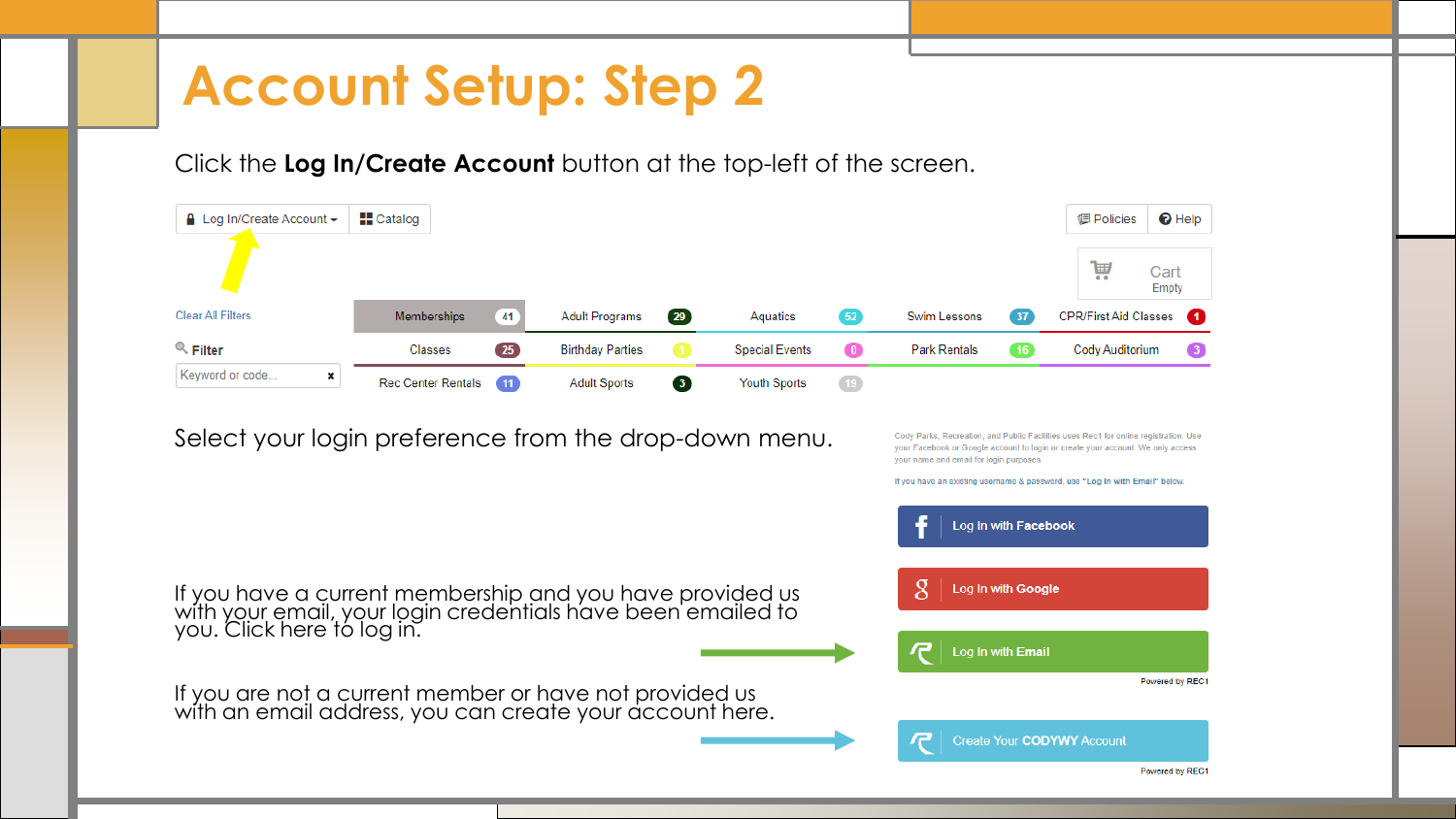### To log in using your credentials, enter your email address and password, then click **Log In**.

Cody Parks, Recreation, and Public Facilities uses Rec1 for online registration. Use your Facebook or Google account to login or create your account. We only access your name and email for login purposes.

If you have an existing username & password, use "Log In with Email" below.

|                | Log In with Email                   |
|----------------|-------------------------------------|
|                | Powered by REC1                     |
| Email/Username | Username                            |
| Password       | Password                            |
|                | <b>R</b> Log In<br>Forgot Password? |
|                | Create Your CODYWY Account          |
|                | Powered by REC1                     |

To create a new account, enter your information in the **Sign-Up** screen.

### **CODYWY Sign-Up**

| <b>Step 1: Account Holder</b>    | Step 2: Other Account Members |                               |                                               |                          |         |
|----------------------------------|-------------------------------|-------------------------------|-----------------------------------------------|--------------------------|---------|
| Account holder must be an Adult. |                               |                               |                                               |                          |         |
| <b>BASICS</b>                    |                               |                               |                                               | <b>ADDRESS</b>           |         |
| <b>Account Type</b>              | Individual<br>Organization    |                               |                                               | Address Line 1* ?        | Addres: |
| Name*                            | <b>First Name</b>             | Middle Na<br><b>Last Name</b> | N/A<br>▼                                      | <b>Address Line 2</b>    | Addres: |
| Date of Birth*                   | mm/dd/YYYY                    |                               |                                               | Zip/Postal Code, City/Mu | Zip/Pos |
|                                  |                               |                               |                                               |                          |         |
|                                  |                               |                               |                                               | Country*                 | United: |
|                                  |                               |                               |                                               | <b>ACCOUNT SETTINGS</b>  |         |
| Phone 1*                         | Phone 1                       | Label                         | No Mobile Carrier<br>$\cdot$                  | Primary Email*           | Primary |
| Phone 2                          | Phone 2                       | Label                         | No Mobile Carrier<br>$\overline{\phantom{a}}$ | Password*                | Passwo  |
| <b>CONTACT INFO</b><br>Phone 3   | Phone 3                       | Label                         | No Mobile Carrier<br>$\cdot$                  | Confirm Password*        | Confirm |

Zipcode search powered by GeoNames licensed under CC BY 4.0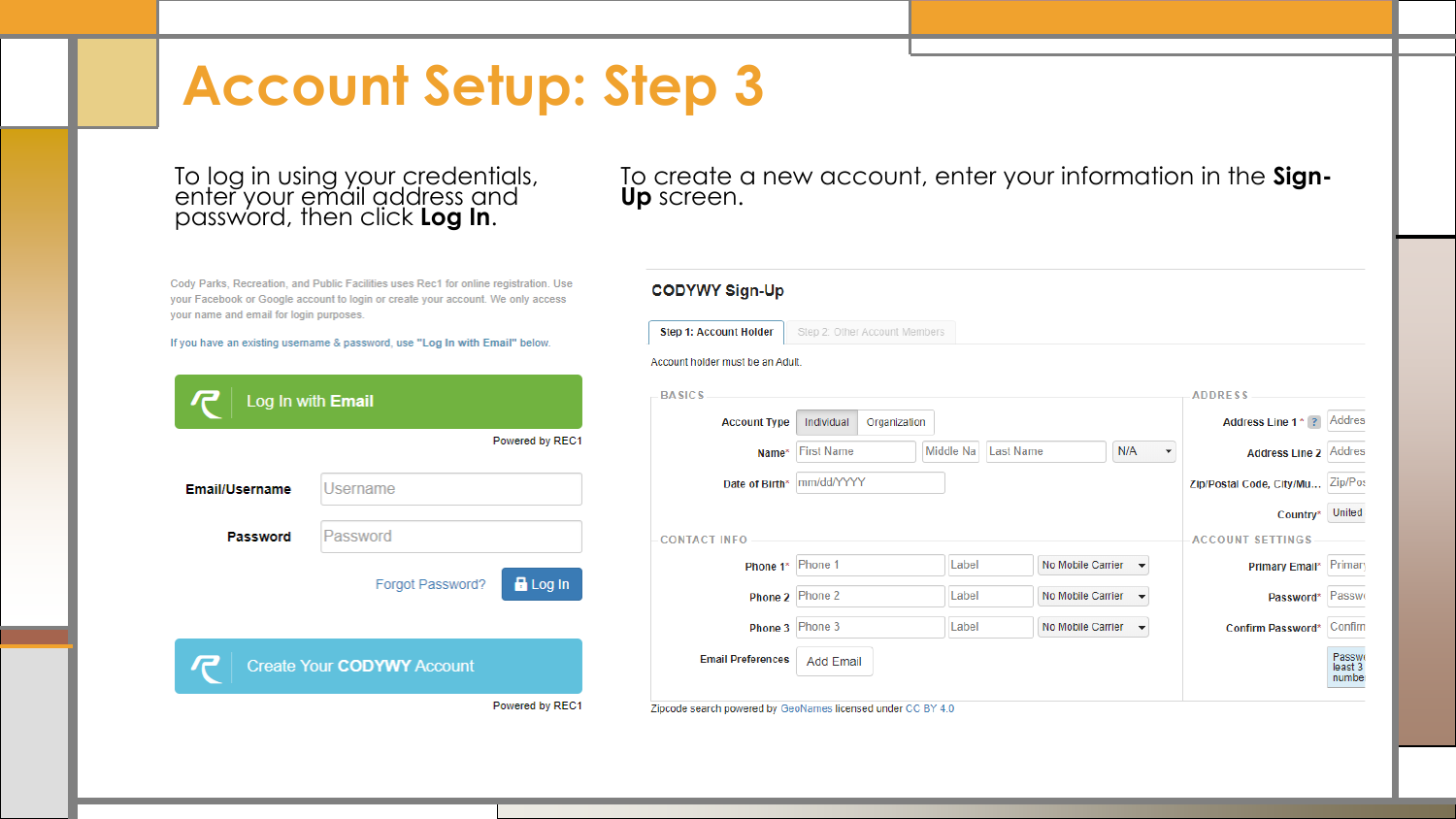Once you have filled in your information, click the **Next Step: Other Account Members** button at the bottom-right of the screen.

| <b>CODYWY Sign-Up</b>            |                               |                    |                                |                                 |                                |                               |                                                                                                                                                                                           | $\pmb{\times}$ |
|----------------------------------|-------------------------------|--------------------|--------------------------------|---------------------------------|--------------------------------|-------------------------------|-------------------------------------------------------------------------------------------------------------------------------------------------------------------------------------------|----------------|
| <b>Step 1: Account Holder</b>    | Step 2: Other Account Members |                    |                                |                                 |                                |                               |                                                                                                                                                                                           |                |
| Account holder must be an Adult. |                               |                    |                                |                                 |                                |                               |                                                                                                                                                                                           |                |
| <b>BASICS</b>                    |                               |                    |                                |                                 | <b>ADDRESS</b>                 |                               |                                                                                                                                                                                           |                |
| <b>Account Type</b>              | Individual<br>Organization    |                    |                                |                                 | Address Line 1* ?              | <b>PO Box 0000</b>            |                                                                                                                                                                                           |                |
| Name*                            | John                          | Smith<br>Middle Na |                                | N/A<br>$\overline{\phantom{a}}$ | <b>Address Line 2</b>          | Address Line 2                |                                                                                                                                                                                           |                |
| Date of Birth*                   | 01/01/1985                    |                    |                                |                                 | Zip/Postal Code, City/Mu 82414 |                               | Cody                                                                                                                                                                                      | $WY -$         |
|                                  |                               |                    |                                |                                 | Country*                       | United States -               |                                                                                                                                                                                           |                |
| <b>CONTACT INFO</b>              |                               |                    |                                |                                 | <b>ACCOUNT SETTINGS</b>        |                               |                                                                                                                                                                                           |                |
| Phone 1*                         | $(307)$ 111-1111              | Mobile             | <b>Verizon Wireless</b>        |                                 | Primary Email*                 | emailaddress@emailaddress.com |                                                                                                                                                                                           |                |
|                                  | Phone 2 (307) 222-2222        | Home               | No Mobile Carrier              |                                 | Password                       |                               |                                                                                                                                                                                           |                |
|                                  | Phone 3 (307) 333-3333        | Work               | No Mobile Carrier              |                                 | <b>Confirm Password'</b>       |                               |                                                                                                                                                                                           |                |
| <b>Email Preferences</b>         | emailaddress@emailaddress.com |                    | (2) Critical Announcemen v   x |                                 |                                |                               | Passwords must be at least 8 characters long and contain characters from at least 3 of the following 4 categories: lower case letters, upper case letters,<br>numbers, special characters |                |
|                                  | <b>Add Email</b>              |                    |                                |                                 |                                |                               |                                                                                                                                                                                           |                |

Zipcode search powered by GeoNames licensed under CC BY 4.0

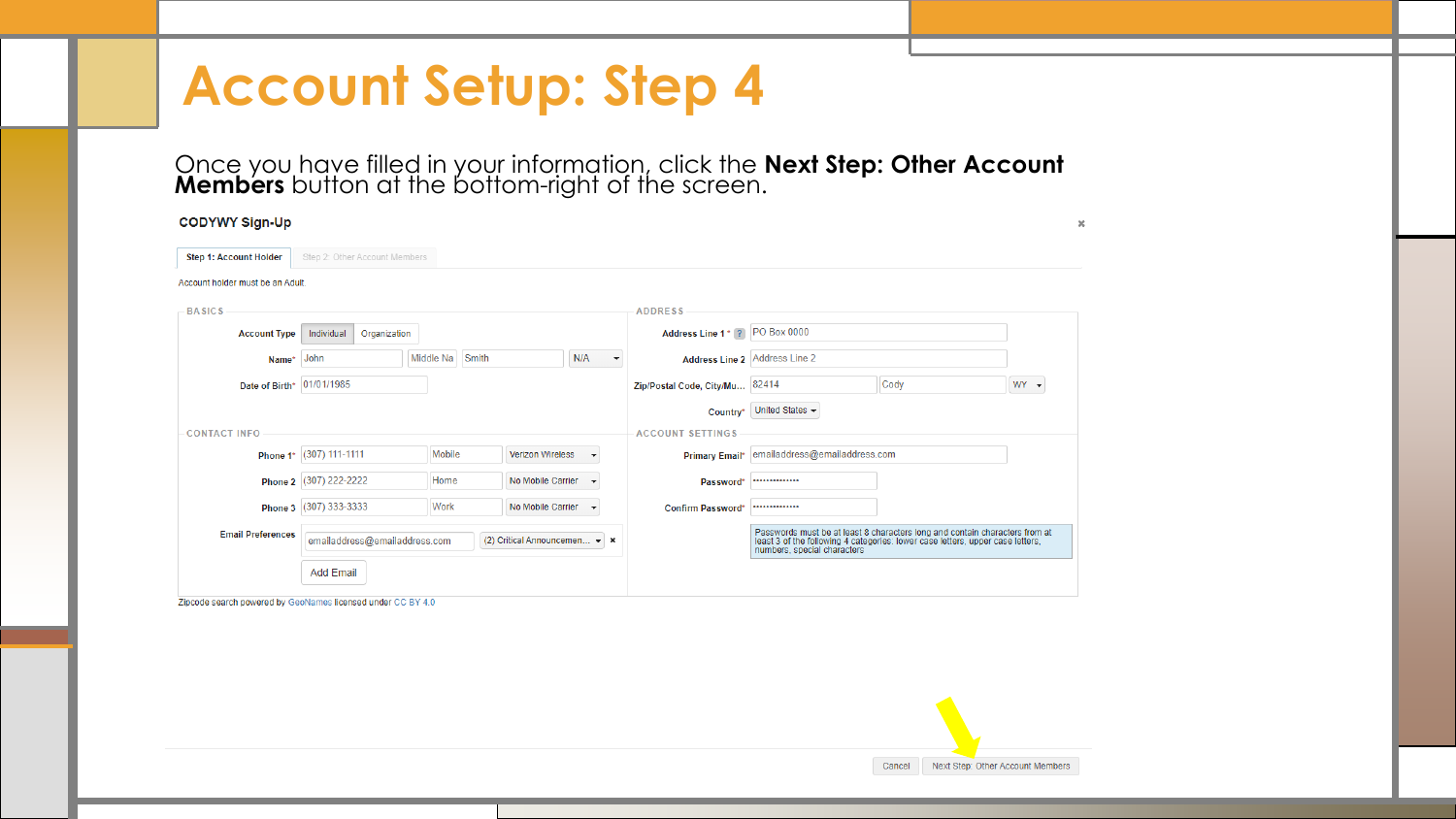In this screen you can add account members to your household. To add members, click on the **Add Account Member** button for each additional member and enter their information in the fields.

 $\infty$ 

### **CODYWY Sign-Up**

| Step 1: Account Holder   | Step 2: Other Account Members |      |                               |            |                     |   |        |
|--------------------------|-------------------------------|------|-------------------------------|------------|---------------------|---|--------|
| First, Last, Gender, DOB | First                         |      |                               |            | Gra $\dots$ $\star$ |   |        |
|                          |                               | Last | $\mathsf F$<br>M <sub>1</sub> | mm/dd/YYYY |                     | × |        |
|                          | First                         | Last | $\mathsf F$<br>M              | mm/dd/YYYY | Gra $\dots$ $\star$ | × |        |
|                          | First                         | Last | $M$ $F$                       | mm/dd/YYYY | Gra $\dots$ $\star$ | × |        |
|                          | Add Account Member            |      |                               |            |                     |   |        |
|                          |                               |      |                               |            |                     |   |        |
|                          |                               |      |                               |            |                     |   |        |
|                          |                               |      |                               |            |                     |   |        |
|                          |                               |      |                               |            |                     |   | Cancel |

After entering all account members—or if there are no additional account members—click **Save & Close** at the bottom-right of the screen. Your account has now been created.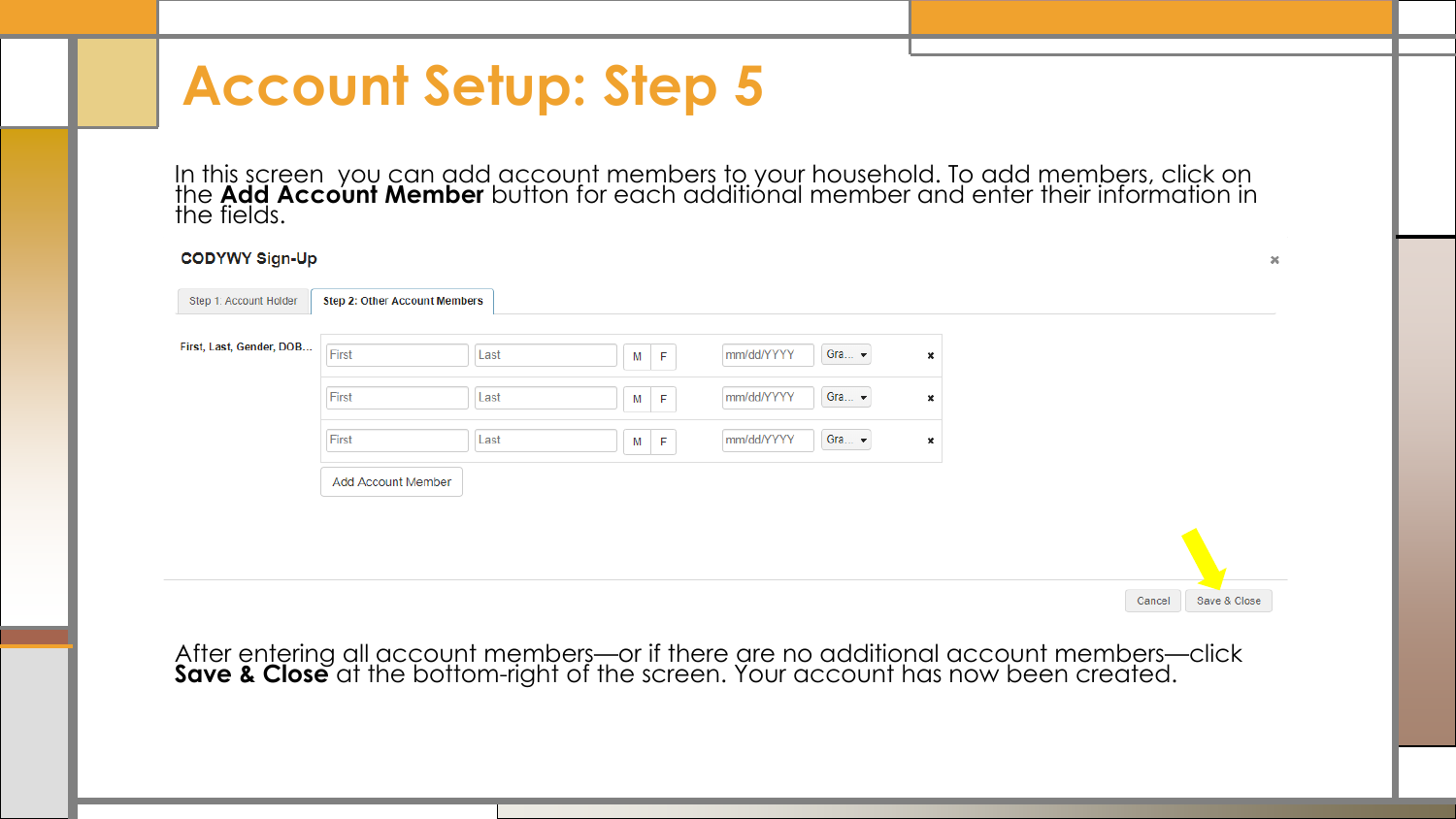Once you are logged in, you will see the Catalog screen. From here you can view the various memberships, programs, activities, and facility rentals by clicking on the tabs. Linpty

| Memberships            | 37)  | Adult Programs (44)     |     | Aquatics              | 121       | Swim Lessons        | (76) | CPR/First Aid Classes 0 |  |
|------------------------|------|-------------------------|-----|-----------------------|-----------|---------------------|------|-------------------------|--|
| Classes                | (40) | <b>Birthday Parties</b> |     | <b>Special Events</b> |           | <b>Park Rentals</b> |      | Cody Auditorium (14)    |  |
| Rec Center Rentals (0) |      | All Activities          | 306 | <b>Adult Sports</b>   | $\bullet$ | <b>Youth Sports</b> |      |                         |  |

When you select a tab, a list of items within that tab will appear underneath with a description of the program and a cost (or cost range).

| Memberships                         | 37 <sub>2</sub> | <b>Adult Programs</b>                                             | 44             | Aquatics              | $121$     | Swim Lessons        | (76)         | <b>CPR/First Aid Classes</b><br>$\bullet$ |
|-------------------------------------|-----------------|-------------------------------------------------------------------|----------------|-----------------------|-----------|---------------------|--------------|-------------------------------------------|
| Classes                             | (40)            | <b>Birthday Parties</b>                                           | $\blacksquare$ | <b>Special Events</b> | $\bullet$ | <b>Park Rentals</b> | $\boxed{15}$ | Cody Auditorium<br>$\left( 14 \right)$    |
| <b>Rec Center Rentals</b>           | $\bullet$       | <b>All Activities</b>                                             | 306            | <b>Adult Sports</b>   | $\bullet$ | <b>Youth Sports</b> | $\bullet$    |                                           |
| <b>ADULT RECREATION</b>             |                 |                                                                   |                |                       |           |                     |              |                                           |
|                                     |                 | Nutrition Services (2) Work with a Registered Dietitian towards y |                |                       |           |                     |              | $$30 - $90$                               |
| <b>ADULT FITNESS</b>                |                 |                                                                   |                |                       |           |                     |              |                                           |
| Blender $(7)$                       |                 |                                                                   |                |                       |           |                     |              | \$44                                      |
| Cycle Challenge $(7)$               |                 |                                                                   |                |                       |           |                     |              | $$44 - $50$                               |
| Down and Dirty Circuit Training (2) |                 |                                                                   |                |                       |           |                     |              | \$44                                      |
| <b>Fitness Punch Cards</b>          | (1)             | Attend classes at your convenience! Drop i                        |                |                       |           |                     |              | \$80                                      |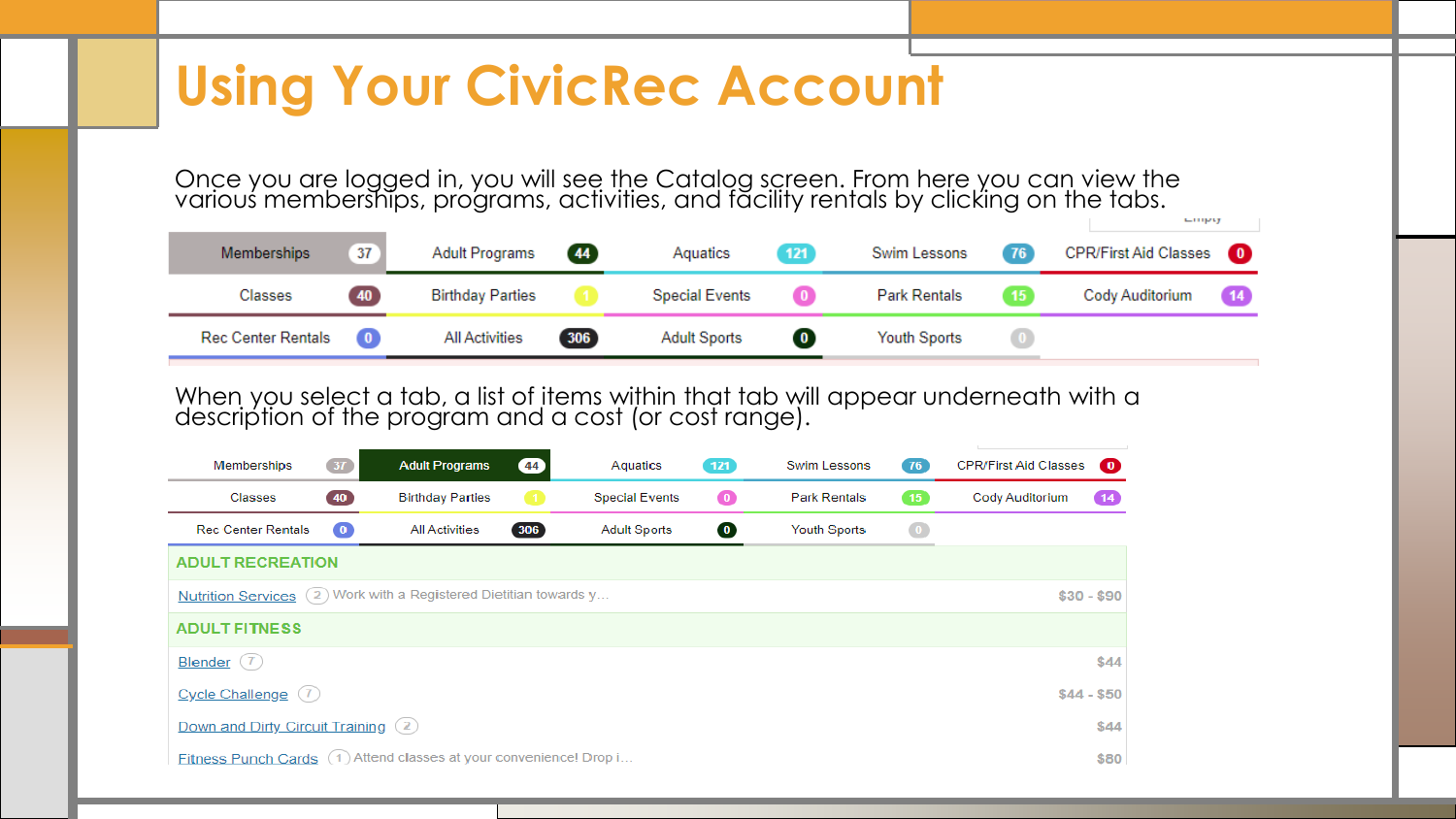Click on the item you wish to register for or purchase. Some activities will have multiple session so you can select the sessions or options you want.

#### **Lunch Box Variety**

| SESSION $\triangle$             | <b>LOCATION <math>\triangle</math></b> | AGE $\triangle$ | DAYS $\triangle$ | DATES $\triangle$ | TIMES $\triangle$   | ENROLLMENT $\triangle$ |                   |
|---------------------------------|----------------------------------------|-----------------|------------------|-------------------|---------------------|------------------------|-------------------|
| <b>August Lunch Box Variety</b> | Paul Stock Aguatic & R 16/up           |                 | Weekdays         | 08/03-08/31       | 12pm-1pm            | 0/20                   | \$65              |
| Lunch Box Variety (331323-1)    | <b>Location TBD</b>                    | 16/up           | Weekdavs         | 09/01-09/30       | 12:15pm-12:45pm     | 0/20                   | \$65              |
| Lunch Box Variety (331323-2)    | <b>Location TBD</b>                    | 16/up           | Weekdays         | 10/01-10/30       | 12:15pm-12:45pm     | 0/20                   | \$65              |
| Lunch Boy Variety (331323-3)    | Location TRD                           | $16$ lun        | <i>Mookdays</i>  | $11/02 - 11/30$   | $12.15nm - 12.45nm$ | 0/20                   | <b><i>RRE</i></b> |
|                                 |                                        |                 |                  |                   |                     |                        |                   |

When you click on a session, a detail screen will appear with additional information about the activity.

You can register for an activity by clicking the **Add to Cart** button.

| ui Stock Aquatic & R To/up       |                                   |                                                                                                                             | vveekdays       | <b>UO/UJ-UO/JI</b> |                   | 1∠pm-1pm      |                                     | U/∠U                    | აით               |
|----------------------------------|-----------------------------------|-----------------------------------------------------------------------------------------------------------------------------|-----------------|--------------------|-------------------|---------------|-------------------------------------|-------------------------|-------------------|
| cation TBD                       |                                   | 16/up                                                                                                                       | Weekdays        | 09/01-09/30        |                   |               | 12:15pm-12:45pm                     | 0/20                    | \$65              |
| cation TBD                       |                                   | 16/up                                                                                                                       | Weekdays        | 10/01-10/30        |                   |               | 12:15pm-12:45pm                     | 0/20                    | \$65              |
| estion TRD                       |                                   | $16 \text{ km}$                                                                                                             | Weekdays        | 11/02-11/30        |                   |               | $12.15$ nm <sub>-12</sub> . $45$ nm | 0/20                    | <b><i>RR5</i></b> |
| unch Box Variety                 |                                   |                                                                                                                             |                 |                    |                   |               |                                     |                         | $\mathbf x$       |
| SESSION $\triangle$              |                                   | LOCATION <sup>+</sup>                                                                                                       | AGE $\triangle$ | DAYS $\triangle$   | DATES $\triangle$ |               | TIMES $\triangle$                   | <b>ENROLLMENT &amp;</b> |                   |
| <b>August Lunch Box Variety</b>  |                                   | Paul Stock Aquatic & R 16/up                                                                                                |                 | Weekdays           |                   | 08/03-08/31   | 12pm-1pm                            | 0/20                    | \$65              |
|                                  |                                   | laximize your results in minimum time with both cardio and strength elements.                                               |                 |                    |                   |               |                                     |                         |                   |
|                                  |                                   |                                                                                                                             |                 |                    |                   |               |                                     |                         |                   |
|                                  | <b>Activity Lunch Box Variety</b> |                                                                                                                             |                 |                    |                   |               |                                     |                         |                   |
|                                  |                                   | Session August Lunch Box Variety                                                                                            |                 |                    |                   |               | <b>ACCOUNT MEMBERS</b>              |                         |                   |
|                                  |                                   | Location Paul Stock Aquatic & Recreation Center                                                                             |                 |                    |                   |               | Jane Test (Adult)                   |                         |                   |
| Room/Facility Multi Purpose Room |                                   |                                                                                                                             |                 |                    |                   |               | <b>Eligible</b>                     |                         |                   |
|                                  |                                   | Address 1402 Heart Mountain Street Cody, WY 82414                                                                           |                 |                    |                   |               |                                     |                         |                   |
|                                  | Phone 307-587-0400                |                                                                                                                             |                 |                    |                   |               | <b>1.</b> Add Account Member        |                         |                   |
|                                  | Date Range 08/03-08/31            |                                                                                                                             |                 |                    |                   |               |                                     |                         |                   |
|                                  |                                   | Schedule Details Noon-1p every weekday from Aug 3 to Aug 31 at Paul Stock Aquatic<br>& Recreation Center Multi Purpose Room |                 |                    |                   | W Add To Cart |                                     |                         |                   |
| Age/Gender 16/up                 |                                   |                                                                                                                             |                 |                    |                   |               |                                     |                         |                   |
| Activity Code 231323-1           |                                   |                                                                                                                             |                 |                    |                   |               |                                     |                         |                   |
|                                  | Fee \$65.00                       |                                                                                                                             |                 |                    |                   |               |                                     |                         |                   |
| Registration Open                |                                   |                                                                                                                             |                 |                    |                   |               |                                     |                         |                   |
| Min Participants 6               |                                   |                                                                                                                             |                 |                    |                   |               |                                     |                         |                   |
| Max Participants 20              |                                   |                                                                                                                             |                 |                    |                   |               |                                     |                         |                   |
|                                  | Instructor Kelly Bower            |                                                                                                                             |                 |                    |                   |               |                                     |                         |                   |
|                                  |                                   |                                                                                                                             |                 |                    |                   |               |                                     |                         |                   |

 $\mathbf{x}$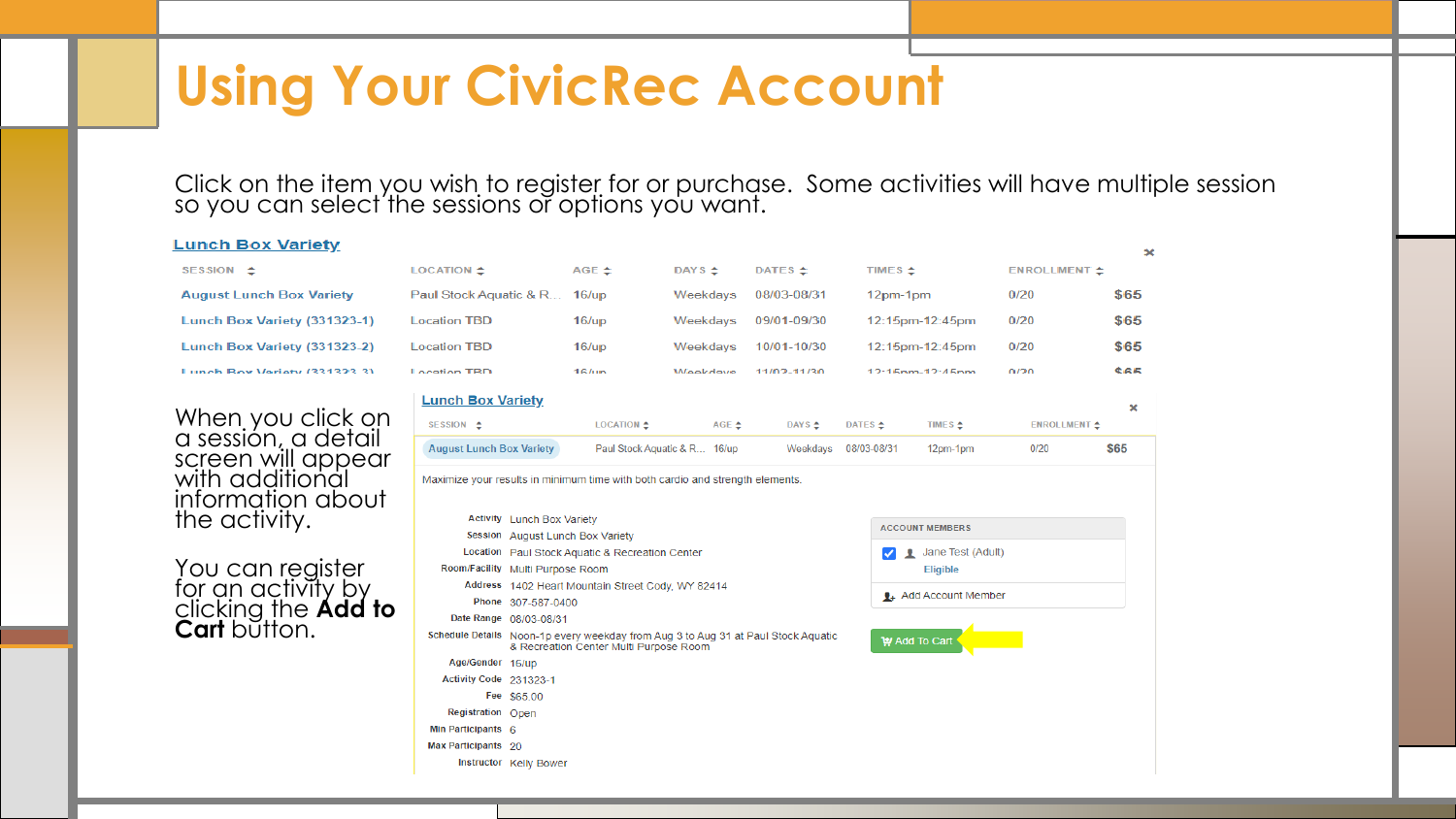You can add as many items as you would like to your cart in one login session. When you are ready to checkout, click on the cart icon at the top-right of the screen.



A new screen will appear that lists your selected activities and purchases.



### \$159.00



If you are ready to checkout, click the **Checkout** button.

If you would like to add more items to your cart, click **Close** and select the additional items you want to add from the Catalog.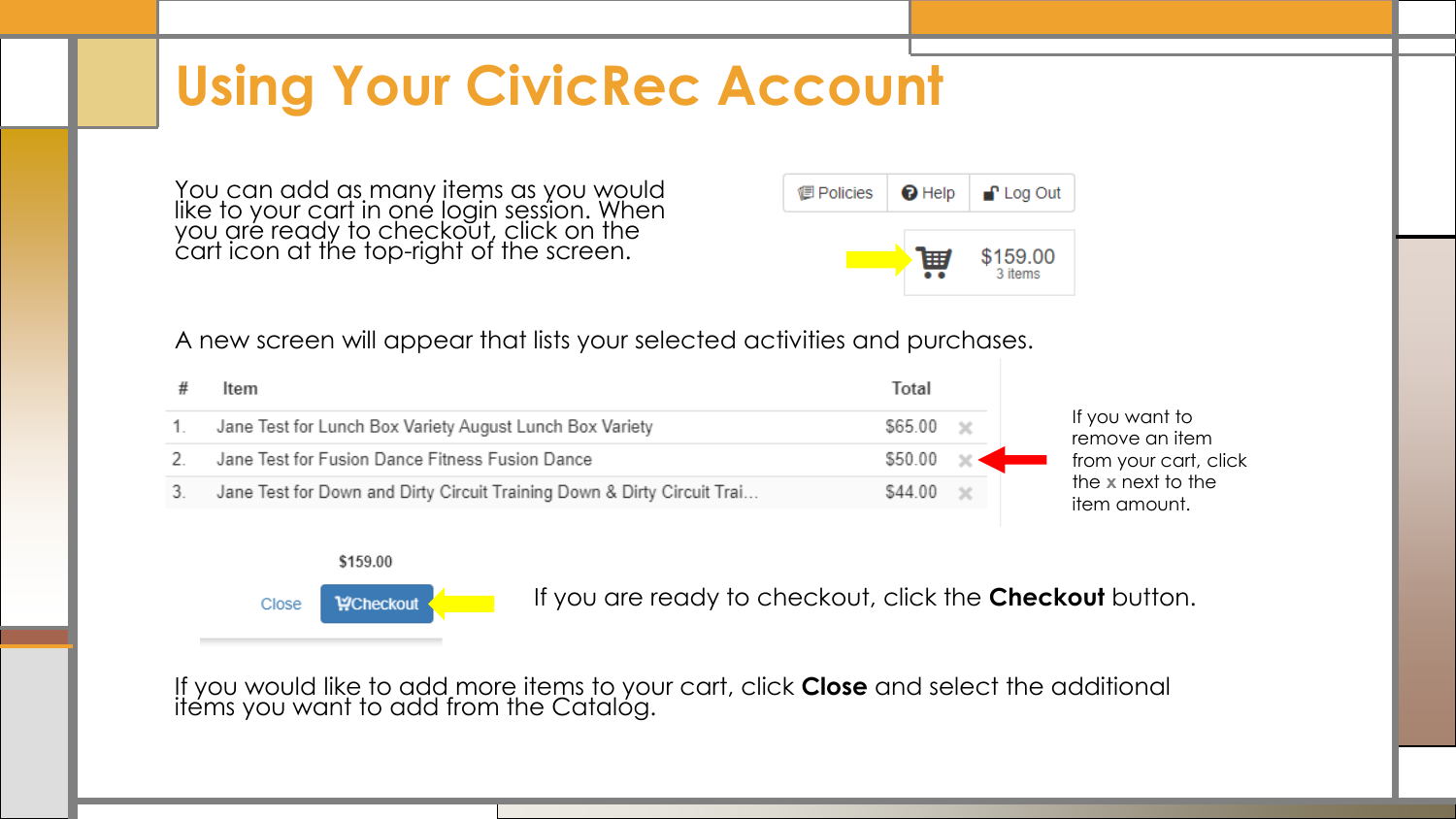After selecting Checkout, you will be prompted to accept and sign the waivers applicable to the items in your cart.

### **General Liability Waiver**

#### **Applies to:**

Jane Test for Lunch Box Variety August Lunch Box Variety

Jane Test for Fusion Dance Fitness Fusion Dance

Jane Test for Down and Dirty Circuit Training Down & Dirty Circuit Training

#### Please read this waiver carefully, and let us know if you have any questions or concerns.

When registering yourself, your spouse, or your minor child(ren) for membership and participation in activities and programs sponsored by the Paul Stock Aquatic & Recreation Center you will be waiving and releasing all claims for injuries you, your spouse, or your minor child(ren) might sustain arising out of the use of the facility mentioned above.

I hereby give my consent for myself, spouse or minor child(ren) to participate in recreational activities sponsored by the Cody Parks & Recreation Department in Cody, Wyoming, during any session of the recreation program. In consideration of, and as a condition of using the Paul Stock Aquatic and Recreation Center, or participating in any programs or activities sponsored by the City of Cody, I HEREBY EXPRESSLY FOREVER WAIVE, RELEASE AND DISCHARGE THE CITY OF CODY, ITS ELECTED OFFICIALS, OFFICERS, EMPLOYEES AND AGENTS FROM ALL LIABILITY, INCLUDING ANY AND ALL CLAIMS AND SUITS AT LAW OR IN EQUITY FOR DAMAGES OF ALL KINDS, LOSSES, INJURIES (FATAL OR OTHERWISE), INCLUDING BUT NOT LIMITED TO CLAIMS FOR NEGLIGENCE, arising out of my use of or presence in the Paul Stock Aguatic and Recreation Center, or arising out of participation in any of the recreation activities and understand that I will be fully responsible for any damage or injuries incurred by the participant while involved in any Recreation Department activity.

Also. I hereby pledge to provide positive support, care and encouragement for my fellow competitors and league officials by following this Code of Ethics. I will encourage good sportsmanship by demonstrating positive support for all players, coaches and officials at every game. I will treat other players, coaches, fans and officials with respect regardless of race, sex, creed or ability. I understand that I am participating in a recreation activity and agree not to use profane language or engage in 'trash talking' at any time. I will lead, by example, in demonstrating fair play and sportsmanship to all my fellow competitors. I understand that the officials are there for my benefit and will agree not to direct any profane or threatening actions toward them (either verbal or physical). I understand that any violation of this code shall be cause for the City of Cody to deal with any behavior and/or conduct that are considered by the City to be disruptive, destructive, and/or illegal. Behavioral problems may result in expulsion from the program without reimbursements.

The City of Cody does not provide any medical insurance or personal liability to cover participants during an activity. This is the responsibility of each individual involved in any recreation activity.

NOTICE: The City of Cody reserves the right to take and use photographs of individuals using the Cody Recreation Center and/or participating in programs sponsored by the City of Cody. Such photographs are the property of the City of Cody, and may be used in brochures, advertisements and other promotional materials.

Date:

All purchased memberships are non-transferable and non-refundable. All purchases are subject to our return policy.

### Check the box next to **I agree on behalf of**

**\_\_\_\_\_ \_\_\_\_\_\_\_\_\_**

Signature: E mail

Cody Recreation Center - P O Box 2200 - Cody, WY. 82414 // Fax 307 587 2565 // Phone 307 587 0400

□ Lagree on behalf of Jane Test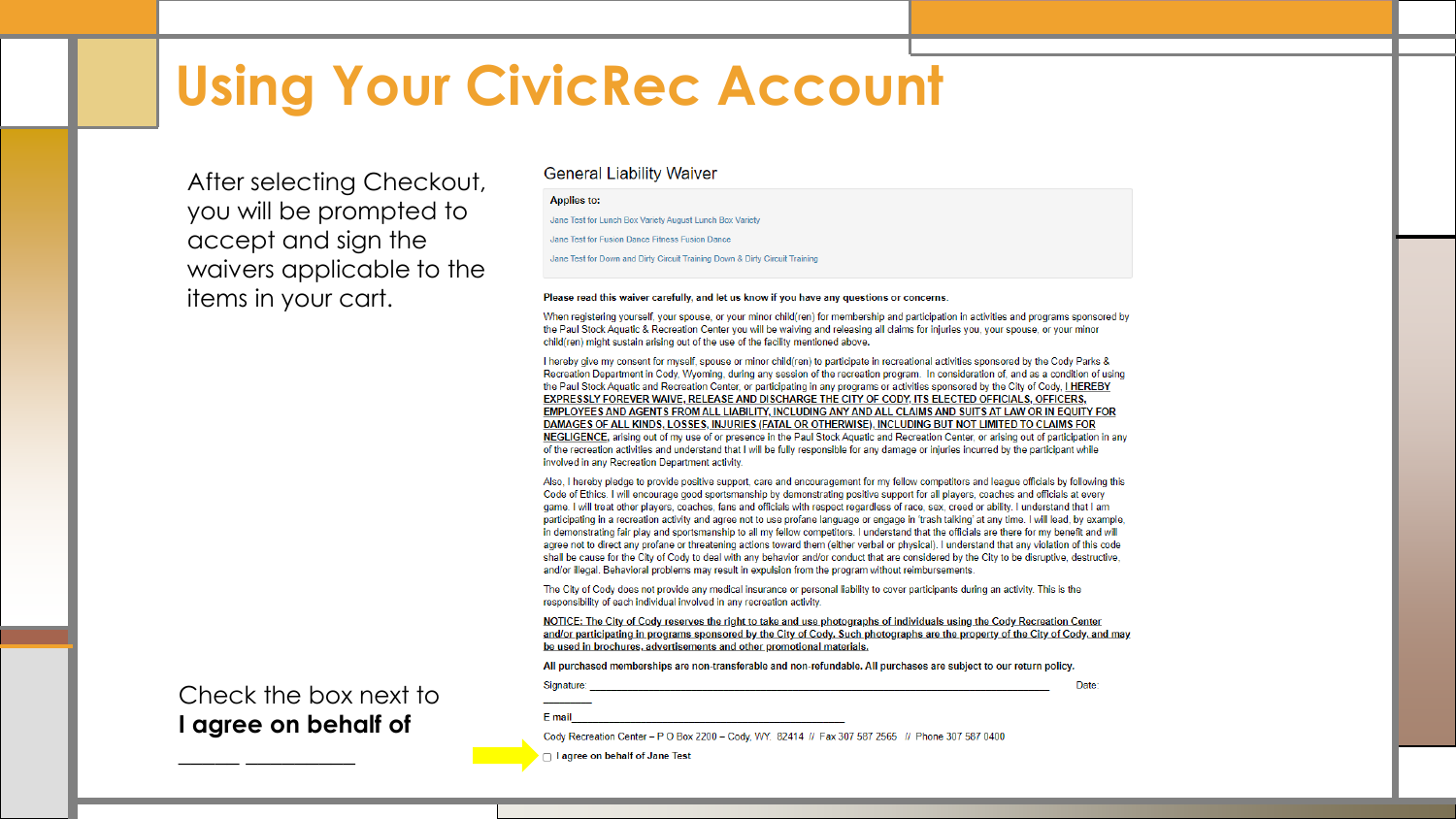After accepting the waiver a signature box will appear. Electronically sign your name and click Save

| Waiver Signature         |  |
|--------------------------|--|
| Please sign on the line: |  |
|                          |  |
|                          |  |
|                          |  |
|                          |  |

Clear/Reset

Close

| <b>CHECKOUT FOR JANE TEST</b> |
|-------------------------------|
| <b>THE Browse Catalog</b>     |
| <b>D</b> Waivers              |
| <b>b</b> Forms                |
| (5) Payment                   |
| <b>E</b> Review & Confirm     |
| <b>图 Receipt</b>              |
|                               |
| Confirm Waiver Agreement >    |
| ≰ Browse Catalog              |
| Follow us on Social Media     |
| Like 0                        |

After signing, click the Confirm Waiver Agreement button on the right side of the screen.

If there are any informational forms for the items in your cart, you may view or print them from the next screen

### Forms



### Select **Confirm Forms** to advance to the payment screen.

| י <del>שן</del> Browse Catalog<br>Waivers<br>।ञ<br><b>Forms</b><br>図<br>Payment<br>(5) |
|----------------------------------------------------------------------------------------|
|                                                                                        |
|                                                                                        |
|                                                                                        |
|                                                                                        |
| Review & Confirm<br>e                                                                  |
| <b>Receipt</b>                                                                         |
|                                                                                        |

Confirm Forms 2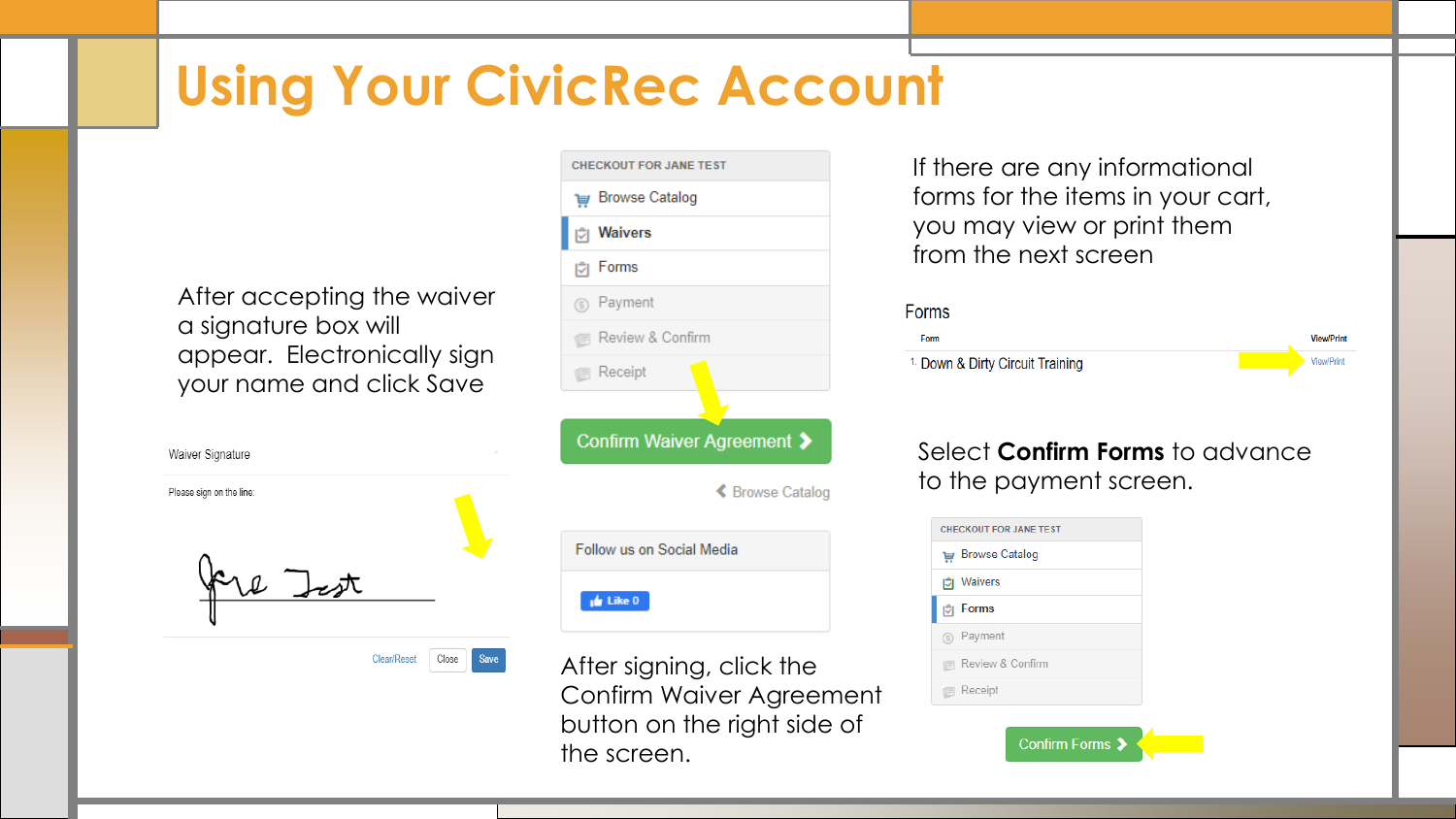On the payment screen you will see the items from your card and a total charges due.

this box.

### Payment

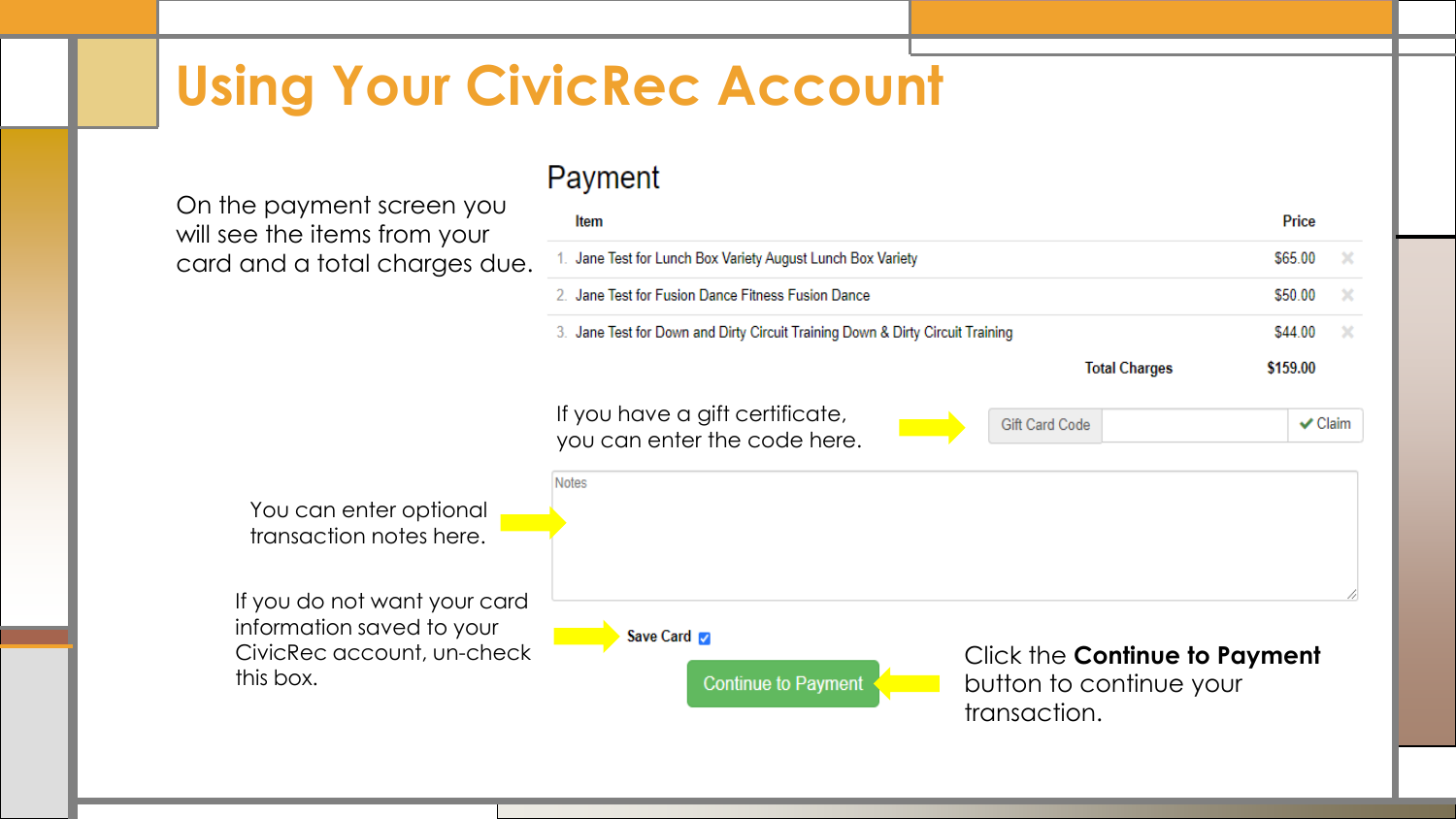When the payment screen appears, fill in your card information and billing address information, then click the **Submit Payment** button.

| Card Number *<br>$\overline{\Box}$   | Exp. Date *                     | Card Code * |
|--------------------------------------|---------------------------------|-------------|
| <b>Billing Address</b>               |                                 |             |
| First Name<br>Jane                   | Last Name<br>Test               |             |
| <b>Billing Country</b><br><b>USA</b> | Zip<br>82414                    |             |
| Street Address<br><b>PO Box 999</b>  | City<br>Cody                    |             |
| State<br>WY                          | Phone Number<br>3079999999      |             |
|                                      | <b>Submit Payment</b><br>Cancel |             |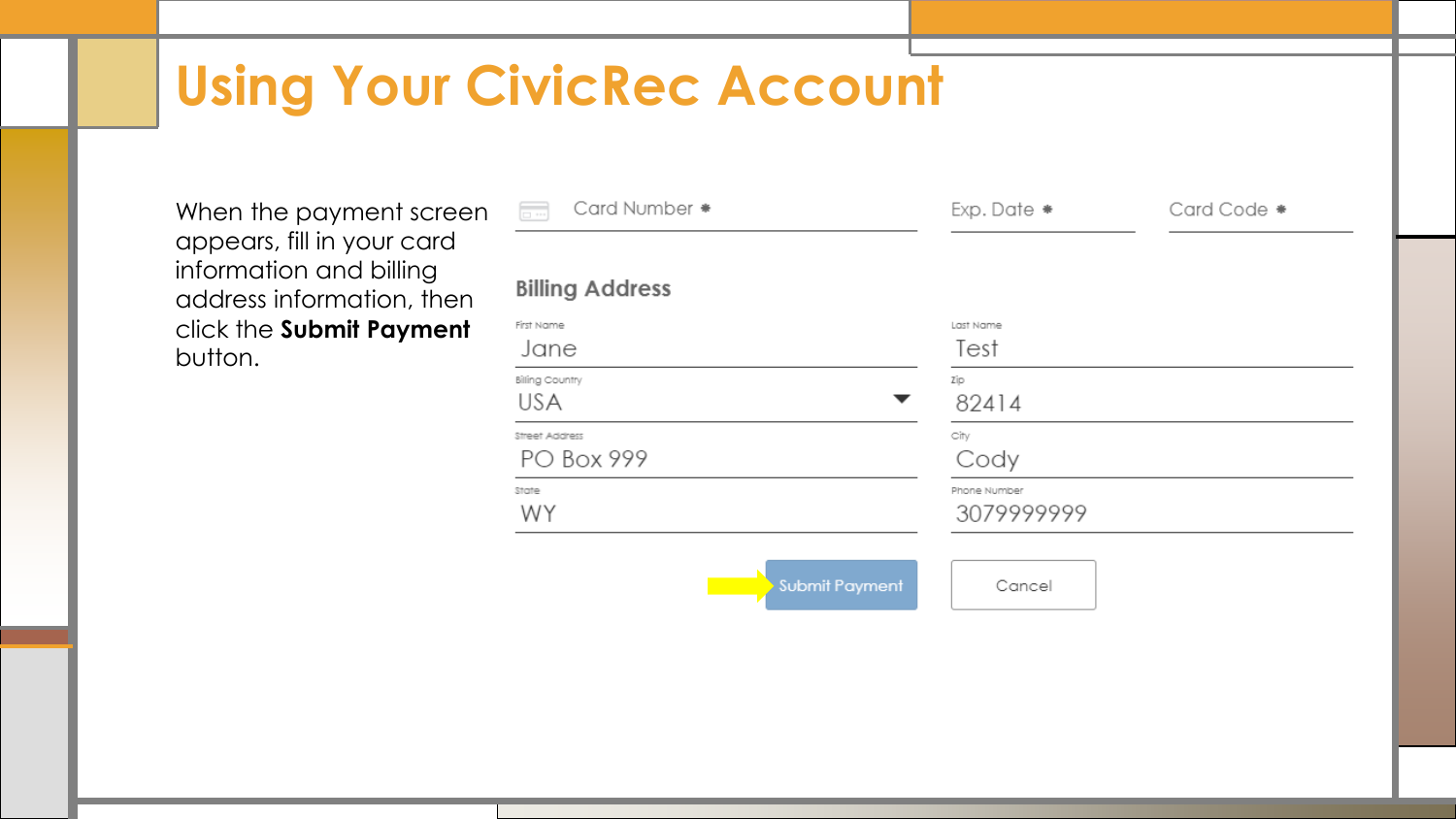After your payment is processed, a receipt will appear on the screen.

### **Transaction Receipt**



You can share on Facebook or Twitter and follow us on social media but clicking the **Like** button.

| <b>CHECKOUT FOR JANE TEST</b> |                               |  |
|-------------------------------|-------------------------------|--|
| 圜                             | <b>Browse Catalog</b>         |  |
|                               | (5) Payment                   |  |
|                               | <b>图 Review &amp; Confirm</b> |  |
|                               | <b>B</b> Receipt              |  |
|                               |                               |  |

"I just signed up for Lunch Box Variety at CODYWY" **I** weet **3** Share

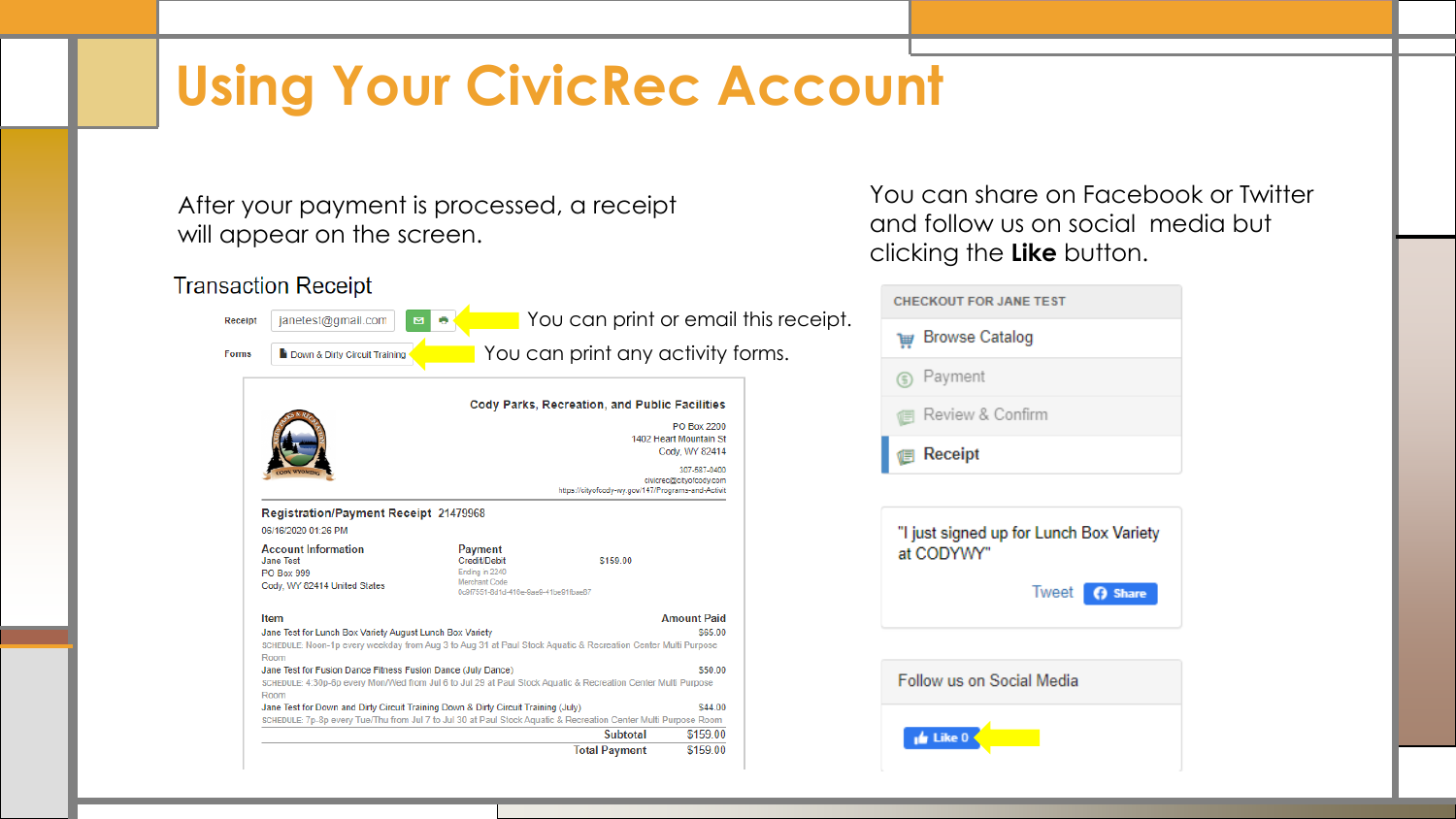# **Managing Your CivicRec Account**

You have several options for managing your CivicRec account.



This tab will open the Catalog, where you can browse activities and add them to your cart



This tab will take you to your account Dashboard, where you can: view your account statements, transaction history, linked accounts, wait list status, check-in history, event calendar, contact preferences, and scholarships; and manage your payment accounts and memberships.



This tab will connect you with Facebook.



This tab will allow you to view the City's policies.



This tab will allow you to submit an online request for assistance from City staff.